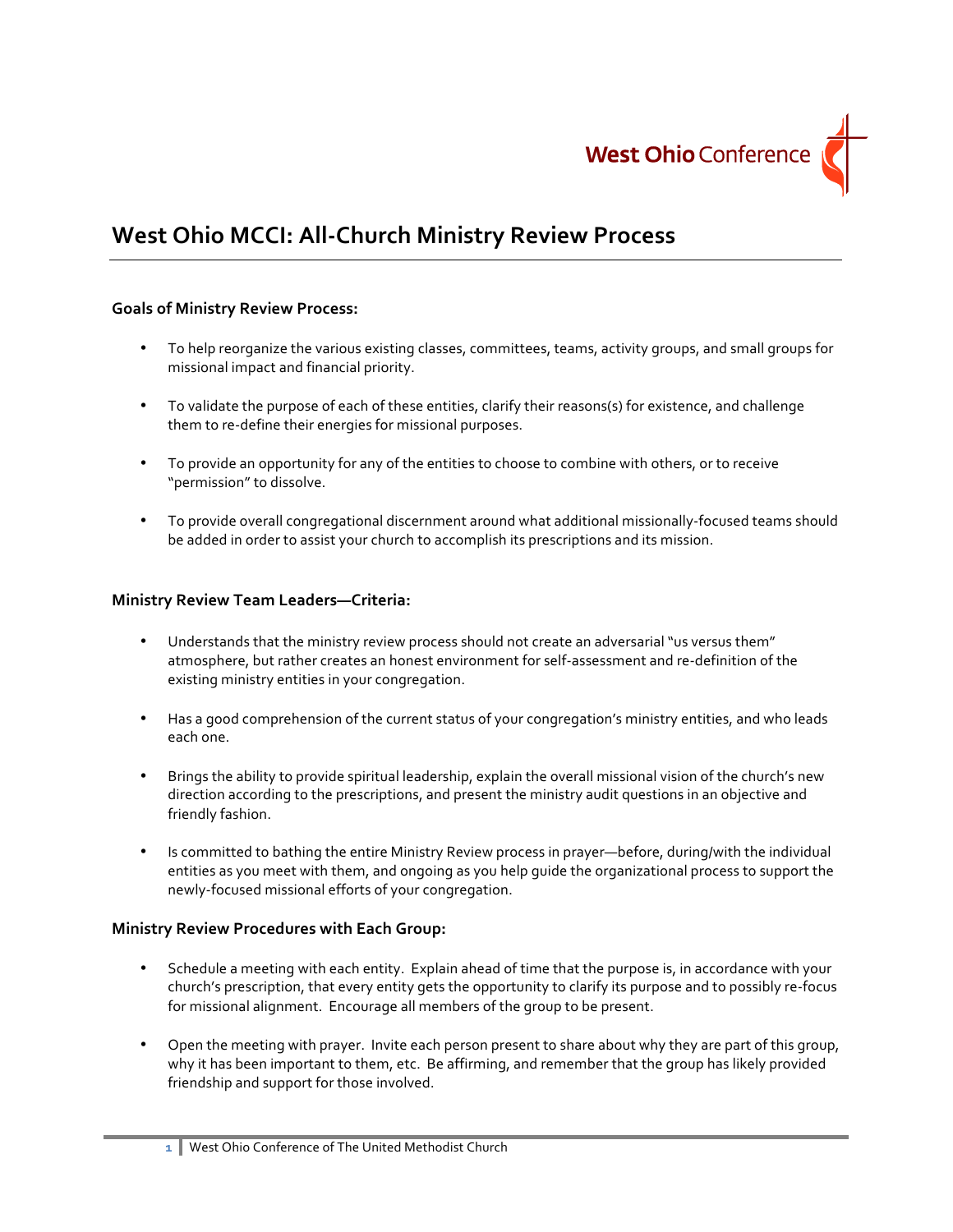- Introduce the self-assessment process for the group, and explain that as a result your congregation will be able to understand how to think about the various teams/groups that meet regularly. This will help when it comes to budgeting and alignment of dollars and space in order to accomplish the mission. The goal is to ascertain which groups are:
	- **1. Task groups** that exist for the purpose of getting work done for the congregation (example: mow the lawn, clean the church kitchen, prepare condolence dinners)
	- **2. Caring Community groups** that exist for the care and concern of the church family (Stephen Ministers), or of individuals outside the church family (serve at a soup kitchen or serve in the food pantry)
	- **3. Fellowship/Friendship groups** that exist to provide friendship and connection with others (quilting groups, scrapbooking groups, traditional small groups)
	- 4. **Spiritual Growth groups** that exist for the purpose of helping members grow and mature in their relationship to Christ (classes, study groups, etc.)
	- 5. Missional groups that exist for the purpose of reaching new unchurched people with the message of Jesus outside the walls of your building, and connecting them into the congregation to be discipled and deployed into serving missionally (may also include secondary elements of the others—but this must be the core purpose of the group, with concrete current examples of how processes are in place to reach new unchurched people outside the walls, and connect them into the congregation)
- Explain that you are going to lead the discussion of four questions. You will write down the summary of their answer to each of the four questions on a Ministry Review Form. (If you wish, you can take along another leader who can be the "scribe" for writing this down.) Make sure that for each question, you don't answer for them—only facilitate, clarify, "Do you mean....?" "Are you saying that...?" "Would it be a fair summary of this question's discussion to say....?"

## **Four Ministry Group Review Questions:**

Here are the four questions (and secondary questions you may want to use to help them clarify):

- 1. Why was our team/group created in the first place—the purpose?
	- What is our "report card" -- in other words, what would it look like if we were succeeding in accomplishing our original purpose? How are we doing, honestly?
	- Is this (the purpose we've named) still our passion—and if we are not accomplishing it, are we really actually a fellowship/friendship group?
	- Are we serving ourselves, serving the congregation, or are we intentionally reaching out to new people outside our walls with the good news of Christ?
- 2. Is this team/group still needed? Give specific reasons, if answer is yes.
	- Could this purpose actually be accomplished by another team, or is it being accomplished by another team?